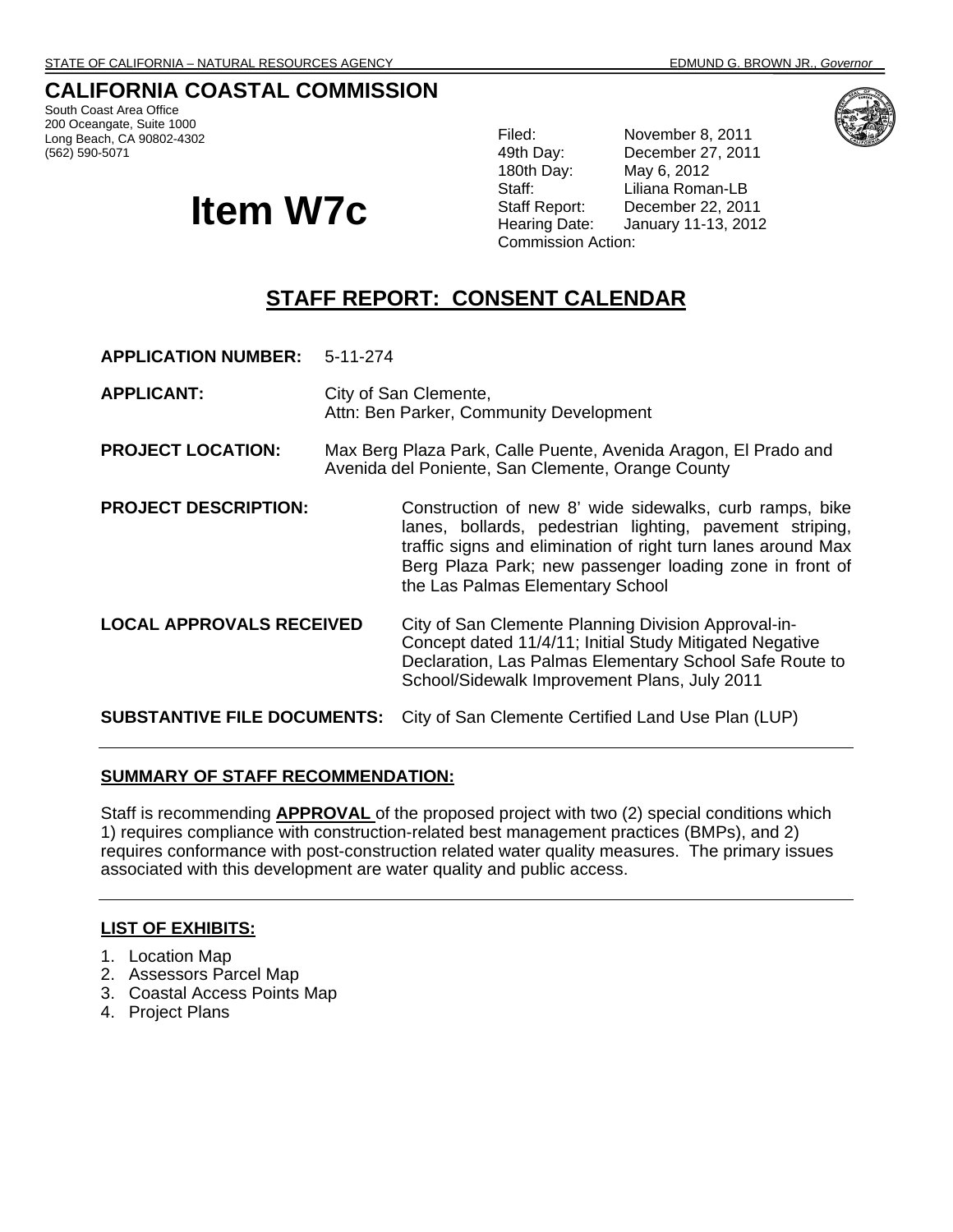**MOTION:** *I move that the Commission approve the coastal development permit applications included on the consent calendar in accordance with the staff recommendations.* 

## **STAFF RECOMMENDATION TO ADOPT CONSENT CALENDAR:**

Staff recommends a **YES** vote. Passage of this motion will result in approval of all the permits included on the consent calendar. The motion passes only by affirmative vote of a majority of the Commissioners present.

## **RESOLUTION:**

## **I. APPROVAL WITH CONDITIONS**

The Commission hereby **APPROVES** a coastal development permit for the proposed development and adopts the findings set forth below on grounds that the development as conditioned will be in conformity with the policies of Chapter 3 of the Coastal Act and will not prejudice the ability of the local government having jurisdiction over the area to prepare a Local Coastal Program conforming to the provisions of Chapter 3. Approval of the permit complies with the California Environmental Quality Act because either 1) feasible mitigation measures and/or alternatives have been incorporated to substantially lessen any significant adverse effects of the development on the environment, or 2) there are no further feasible mitigation measures or alternatives that would substantially lessen any significant adverse impacts of the development on the environment.

## **II. STANDARD CONDITIONS:**

- 1. Notice of Receipt and Acknowledgment. The permit is not valid and development shall not commence until a copy of the permit, signed by the permittee or authorized agent, acknowledging receipt of the permit and acceptance of the terms and conditions, is returned to the Commission office.
- 2. Expiration. If development has not commenced, the permit will expire two years from the date on which the Commission voted on the application. Development shall be pursued in a diligent manner and completed in a reasonable period of time. Application for extension of the permit must be made prior to the expiration date.
- 3. Interpretation. Any questions of intent or interpretation of any condition will be resolved by the Executive Director or the Commission.
- 4. Assignment. The permit may be assigned to any qualified person, provided assignee files with the Commission an affidavit accepting all terms and conditions of the permit.
- 5. Terms and Conditions Run with the Land. These terms and conditions shall be perpetual, and it is the intention of the Commission and the permittee to bind all future owners and possessors of the subject property to the terms and conditions.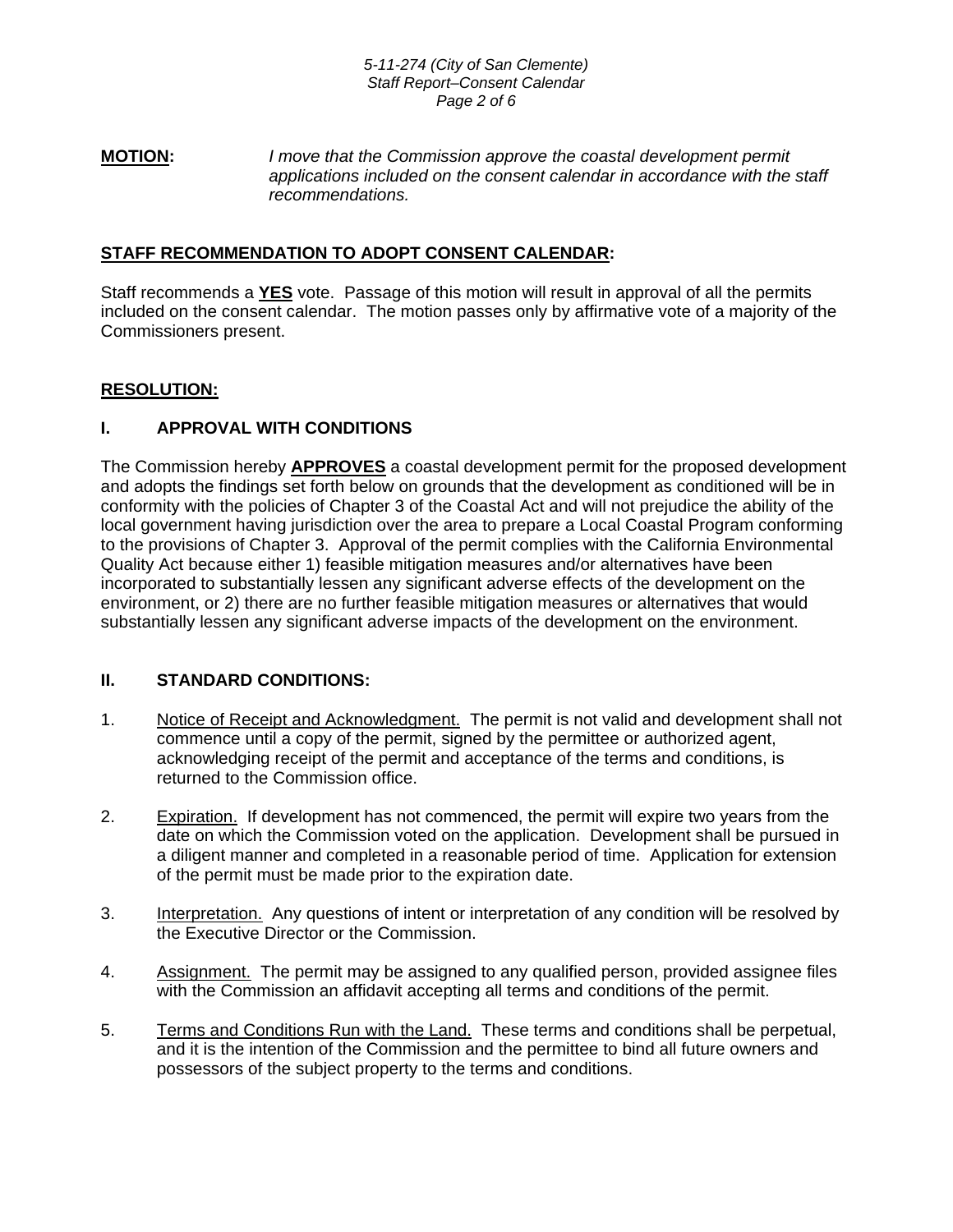#### *5-11-274 (City of San Clemente) Staff Report–Consent Calendar Page 3 of 6*

#### **III. SPECIAL CONDITIONS:**

#### 1. Construction Responsibilities and Debris Removal

The permittee shall comply with the following construction-related requirements:

- (a) No demolition or construction materials, debris, or waste shall be placed or stored where it may enter sensitive habitat, receiving waters or a storm drain, or be subject to wave, wind, rain, or tidal erosion and dispersion.
- (b) No demolition or construction equipment, materials, or activity shall be placed in or occur in any location that would result in impacts to environmentally sensitive habitat areas, streams, wetlands or their buffers.
- (c) Any and all debris resulting from demolition or construction activities shall be removed from the project site within 24 hours of completion of the project.
- (d) Demolition or construction debris and sediment shall be removed from work areas each day that demolition or construction occurs to prevent the accumulation of sediment and other debris that may be discharged into coastal waters.
- (e) All trash and debris shall be disposed in the proper trash and recycling receptacles at the end of every construction day.
- (f) The applicant shall provide adequate disposal facilities for solid waste, including excess concrete, produced during demolition or construction.
- (g) Debris shall be disposed of at a legal disposal site or recycled at a recycling facility. If the disposal site is located in the coastal zone, a coastal development permit or an amendment to this permit shall be required before disposal can take place unless the Executive Director determines that no amendment or new permit is legally required.
- (h) All stock piles and construction materials shall be covered, enclosed on all sides, shall be located as far away as possible from drain inlets and any waterway, and shall not be stored in contact with the soil.
- (i) Machinery and equipment shall be maintained and washed in confined areas specifically designed to control runoff. Thinners or solvents shall not be discharged into sanitary or storm sewer systems.
- (j) The discharge of any hazardous materials into any receiving waters shall be prohibited.
- (k) Spill prevention and control measures shall be implemented to ensure the proper handling and storage of petroleum products and other construction materials. Measures shall include a designated fueling and vehicle maintenance area with appropriate berms and protection to prevent any spillage of gasoline or related petroleum products or contact with runoff. The area shall be located as far away from the receiving waters and storm drain inlets as possible.
- (l) Best Management Practices (BMPs) and Good Housekeeping Practices (GHPs) designed to prevent spillage and/or runoff of demolition or construction-related materials, and to contain sediment or contaminants associated with demolition or construction activity, shall be implemented prior to the on-set of such activity
- (m) All BMPs shall be maintained in a functional condition throughout the duration of construction activity.

#### 2. Post Construction Best Management Practices

The applicant shall implement structural and non-structural Best Management Practices (BMPs) designed to control the volume, velocity and pollutant load of stormwater and nuisance flow leaving the municipal park. These source control measures may include, but are not limited to, 1) routine inspection and cleaning; 2) disposal of wash water through the sewer system; and 3) frequent trash removal. These measures shall be carried out at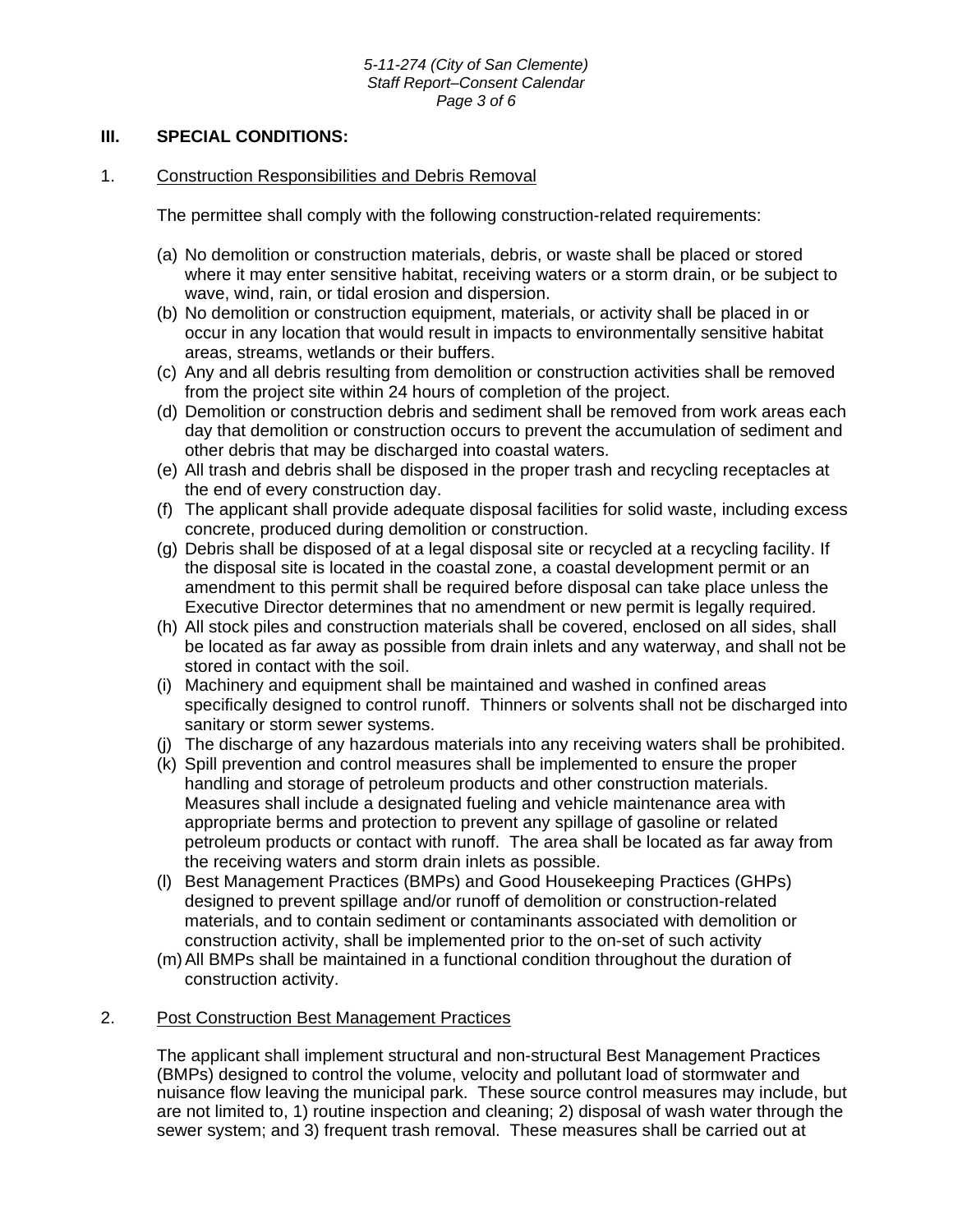#### *5-11-274 (City of San Clemente) Staff Report–Consent Calendar Page 4 of 6*

frequencies sufficient to effectively minimize the accumulation of pollution which could be washed into coastal waters.

## **IV. FINDINGS AND DECLARATIONS:**

The Commission hereby finds and declares:

## **A. PROJECT LOCATION AND DESCRIPTION**

#### Location and Description

The subject site is Max Berg Plaza Park, a municipal park located at 1100 Calle Puente in the City of San Clemente, Orange County (Exhibit 1). The Park is approximately 3.5 acres. The City of San Clemente Land Use Plan (LUP) designates the site as Public Parks and Publicly Owned Open Space (OS1). The project is located within an existing urban residential area; the Park is surrounded by residential (medium density) uses and fronts Las Palmas Elementary School. The nearest public access to the beach is available at the Dije Court access point, approximately 200 yards northwest of the subject site (Exhibit 4).

The proposed project consists of construction of an 8 foot wide sidewalk around Max Berg Plaza Park perimeter (approximately 1320 linear feet) to provide a safe pedestrian access route to the Las Palmas Elementary School and improvements (striping and signage) to an existing passenger loading zone on Calle Puente in front of Las Palmas Elementary School (across the street from the Park). The sidewalk will adjoin the existing back of curb and be located inside the Park and new curb ramps to meet ADA requirements are proposed. Fourteen new pedestrian light poles are also proposed along the new sidewalk. Construction of the new sidewalk will require removal of sod; no trees will be removed. Existing traffic medians will be reconstructed in the same size, shape and location with an increased median nose radius to facilitate right turns by motorists and increase pedestrian safety. Existing right-turn lanes around the Park will be closed with use of bollards. In the existing street right turn lanes, a short segment of sidewalk will connect the traffic medians to the sidewalk at the Park perimeter. New bike lanes will be striped on the road. All work is proposed within public right-of-way or within public property. Minimal re-landscaping (i.e., reseeding or re-sodding) of areas disturbed during construction is proposed. The proposed new paved area (non-permeable concrete sidewalk) will not result in a significant increase in storm water runoff. Project plans are included as Exhibit 4. During and post construction, the applicant proposes and will be required to implement best management practices (BMPs) designed to minimize erosion and prevent debris from entering the storm drain system leading to the ocean.

Max Berg Plaza Park was assigned California Historical Resource Status in 2006. It is therefore eligible for listing in the National Register of Historic Places as a contributor to a National Registereligible district. The proposed project is in conformance with the Secretary of the Interior Standards for the Treatment of Historic Properties and would result in a less than significant historical resources impact under CEQA.

The Park is a low-cost, visitor-serving facility which provides passive recreation opportunities. Development on a public park is therefore subject to scrutiny as to whether the development would affect the public's recreational interest. In this case, the proposed new sidewalk (non-exempt, new development) improvements would enhance pedestrian safety and would enhance public access to a coastal recreation area. Access to the Park will remain open and available to visitors during sidewalk construction to the maximum extent practicable.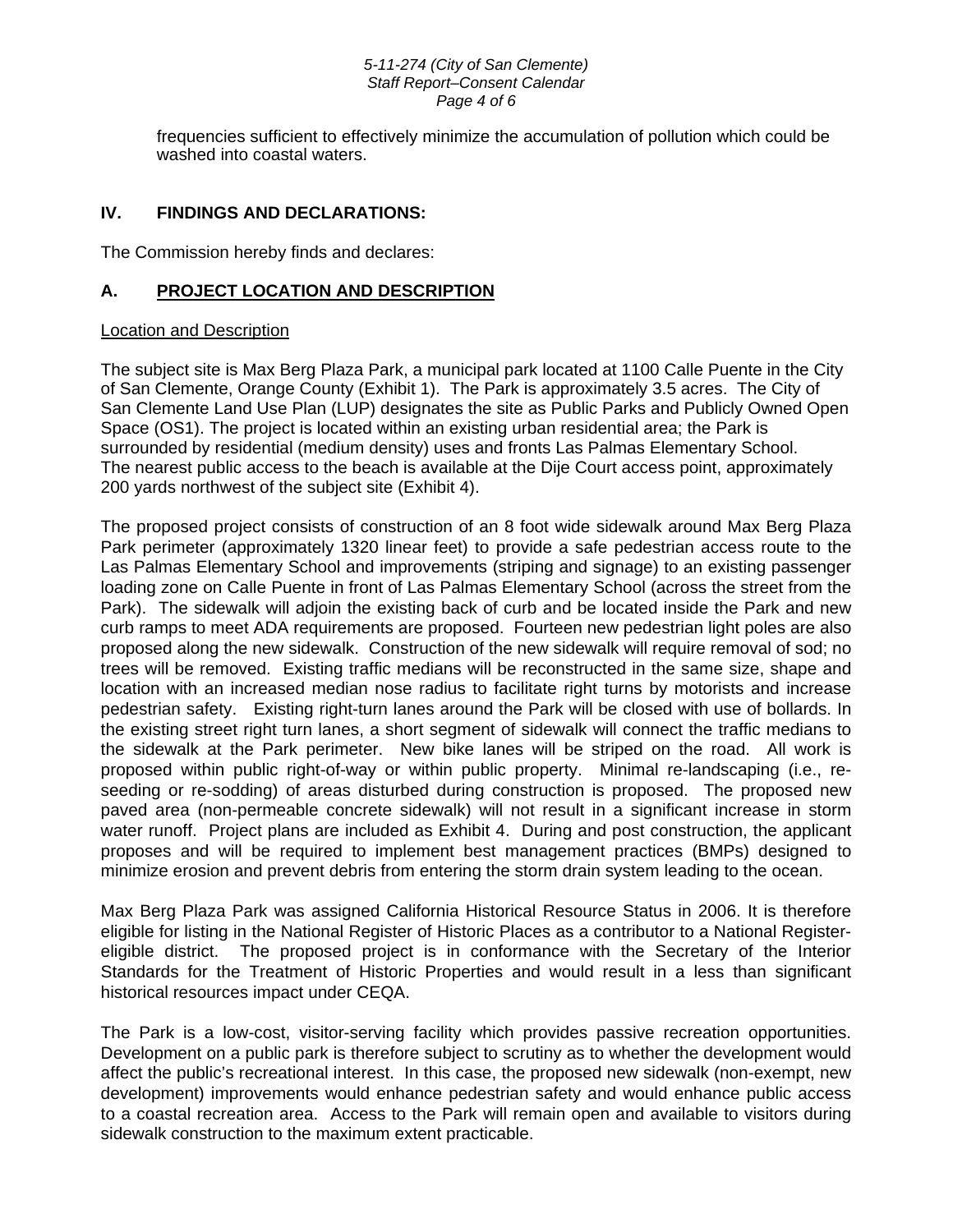## **B. Public Access**

The proposed development will not affect the public's ability to gain access to, and/or to use the coast and nearby recreational facilities. Therefore, as proposed the development, as conditioned, conforms to Sections 30210 through 30214, Sections 30220 through 30224, and 30252 of the Coastal Act.

## **C. Water Quality**

The proposed development has a potential for a discharge of polluted runoff from the project site into coastal waters. The development, as proposed and as conditioned, incorporates design features to minimize the effect of construction and post-construction activities on the marine environment. These design features include, but are not limited to, the appropriate management of equipment and construction materials, reducing runoff through the use of permeable surfaces, the use of non-invasive drought tolerant vegetation to reduce and treat the runoff discharged from the site, and for the use of post-construction best management practices to minimize the project's adverse impact on coastal waters. Therefore, the Commission finds that the proposed development, as conditioned, conforms to Sections 30230 and 30231 of the Coastal Act regarding the protection of water quality to promote the biological productivity of coastal waters and to protect human health.

## **D. Local Coastal Program**

Section 30604(a) of the Coastal Act provides that the Commission shall issue a coastal permit only if the project will not prejudice the ability of the local government having jurisdiction to prepare a Local Coastal Program which conforms with Chapter 3 policies of the Coastal Act. The Commission certified the Land Use Plan for the City of San Clemente on May 11, 1988, and certified an amendment approved in October 1995. On April 10, 1998, the Commission certified with suggested modifications the Implementation Plan portion of the Local Coastal Program. The suggested modifications expired on October 10, 1998. The City re-submitted on June 3, 1999, but withdrew the submittal on October 5, 2000.

The proposed development is consistent with the policies contained in the certified Land Use Plan. Moreover, as discussed herein, the development, as conditioned, is consistent with the Chapter 3 policies of the Coastal Act. Therefore, approval of the proposed development will not prejudice the City's ability to prepare a Local Coastal Program for San Clemente that is consistent with the Chapter 3 policies of the Coastal Act as required by Section 30604(a).

## **E. Consistency With The California Environmental Quality Act (Ceqa)**

Section 13096 of Title 14 of the California Code of Regulations requires Commission approval of Coastal Development Permits to be supported by a finding showing the permit, as conditioned by any conditions of approval, to be consistent with any applicable requirements of the California Environmental Quality Act (CEQA). Section 21080.5(d)(2)(A) of CEQA prohibits a proposed development from being approved if there are feasible alternatives or feasible mitigation measures available which would substantially lessen any significant adverse effect that the activity may have on the environment.

The proposed project has been conditioned in order to be found consistent with the water quality and public access policies of the Coastal Act. Mitigation measures, in the form of special